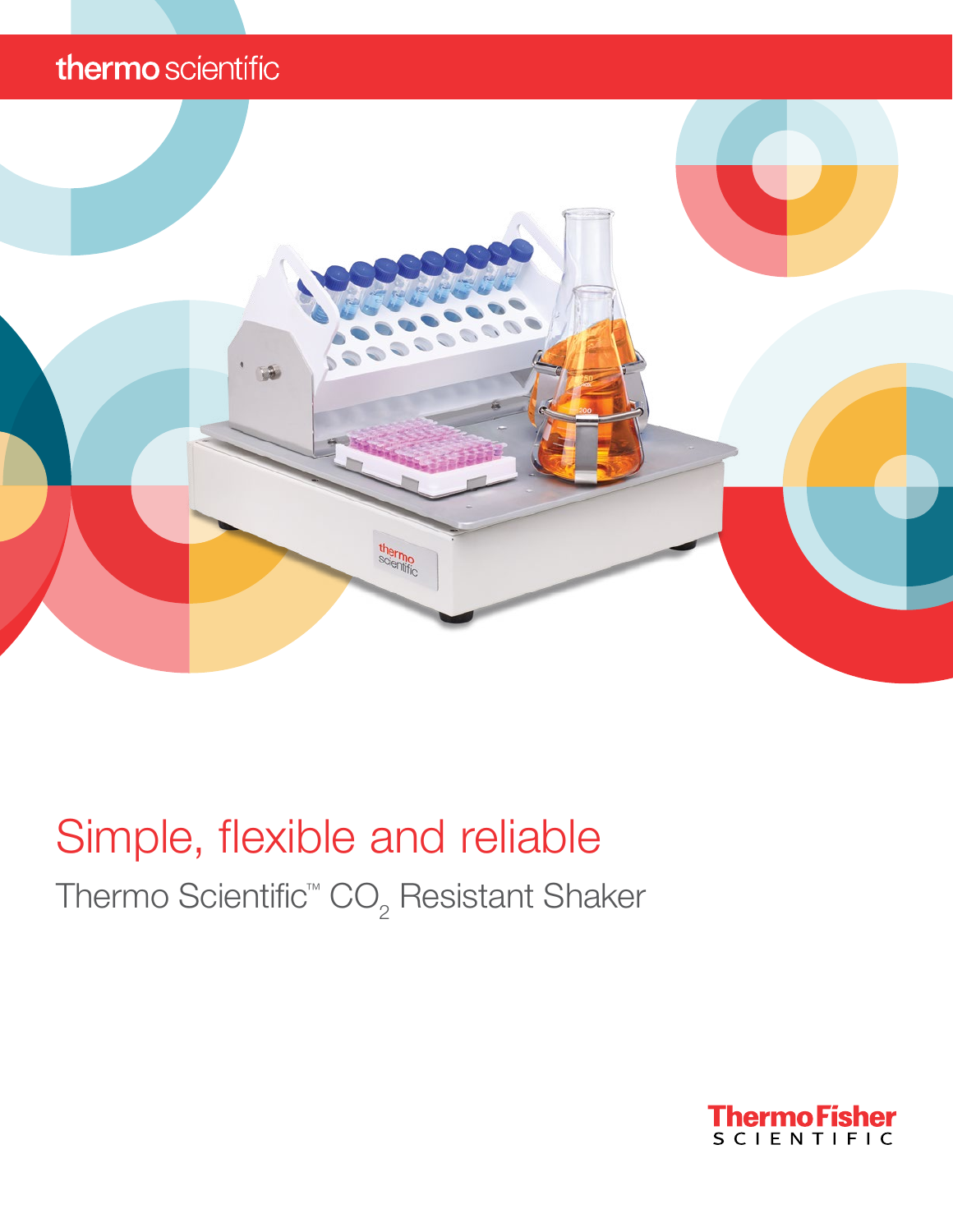#### APPLICATIONS

MAMMALIAN CELL CULTURE BACTERIAL SUSPENSIONS STAINING AND DESTAINING

WASHING PROCEDURES **HYBRIDIZATION** SOLUBILITY STUDIES

EXTRACTION PROCEDURES DIAGNOSTIC TESTS GENERAL SHAKING APPLICATIONS

# Trust your cell cultures to a proven, reliable solution

Thermo Scientific<sup>™</sup> CO<sub>2</sub> resistant orbital shakers provide reliable around-the-clock operation ideally suited to keep your cells alive and flourishing within your working environment.



### An extensive selection of accessories fits most applications

- Choose the best orbit size for your application with 19 mm (3/4") orbit for flasks and cell culture dishes or 3mm (1/8") orbit for microplates and other small vessels
- Large capacity 18x18" universal platform option available for highthroughput projects and to maximize incubator space
- Orbital shaking through magnetic power eliminates the need to replace belts
- Small footprint ideal for use in a  $\mathsf{CO}_2^{}$  incubator or on the bench
- Specially treated mechanical components protect up to 20%  $\mathrm{CO}_2^{}$  and 95% humidity conditions
- Convenient external control box with LED display allows for easy adjustments without opening the chamber door
- External control box standard with 4-20 mA data output port to provide added security and remote monitoring capability
- Minimal heat dissipation assures conditions within the  $\mathrm{CO}_2^{\phantom{\dag}}$  chamber are not effected
- Stainless steel construction for protection from corrosive CO<sub>2</sub> gassing conditions

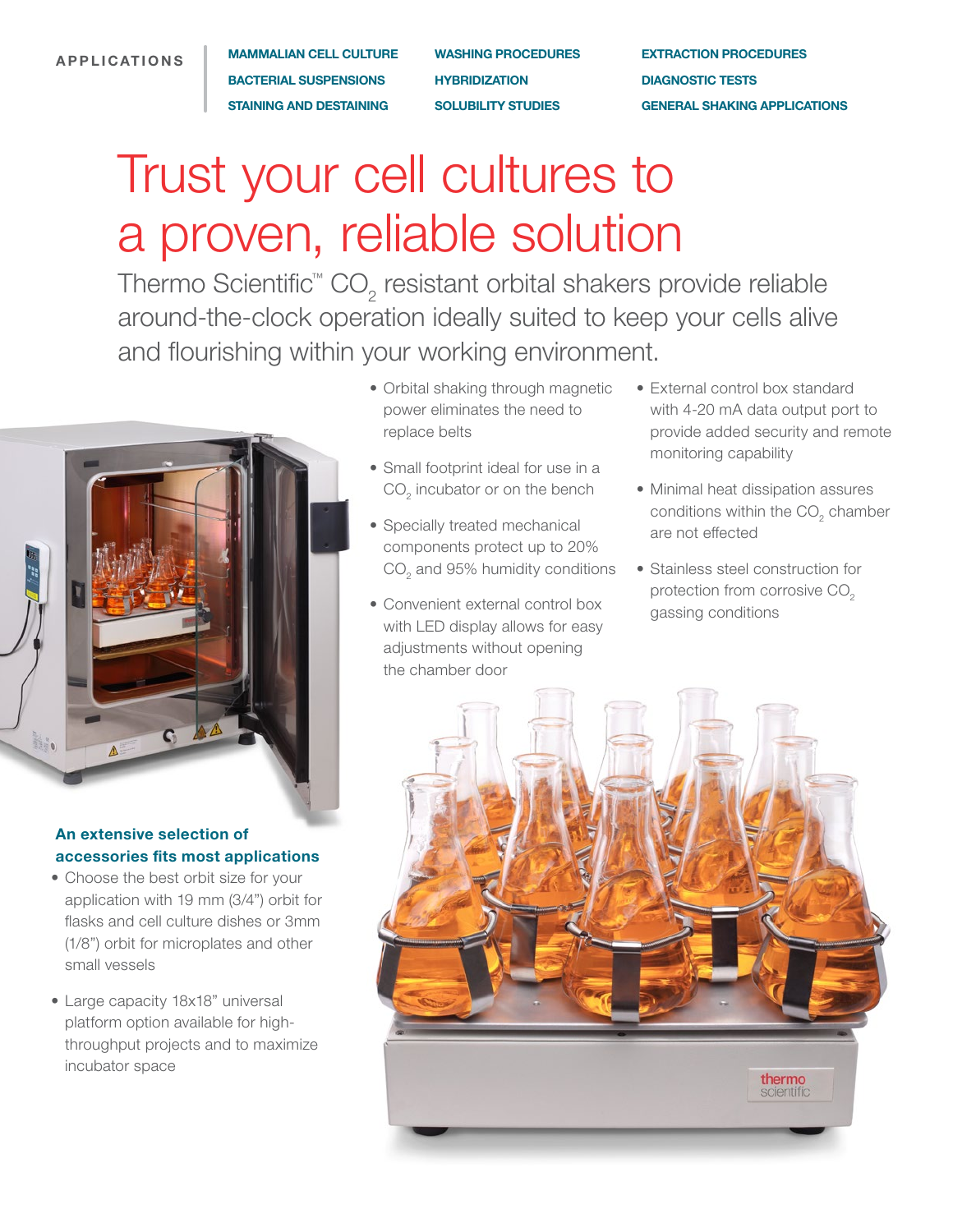

| Cat. No.                             | 88881101                                                                                                      | 88881101B                  | 88881102                                                                   | 88881102B                  |  |
|--------------------------------------|---------------------------------------------------------------------------------------------------------------|----------------------------|----------------------------------------------------------------------------|----------------------------|--|
| Plug configuration                   |                                                                                                               | $\frac{1}{2}$              |                                                                            |                            |  |
| Orbit diameter                       | 19 mm (3/4 in)                                                                                                | 3 mm (1/8 in)              | 19 mm (3/4 in)                                                             | 3 mm (1/8 in)              |  |
| Speed range                          | $30 - 300$ rpm                                                                                                | $30 - 600$ rpm             | $30 - 300$ rpm                                                             | $30 - 600$ rpm             |  |
| Speed accuracy                       | $±1$ rpm                                                                                                      | $± 2$ rpm                  | $±1$ rpm                                                                   | $± 2$ rpm                  |  |
| Rotation mode                        | Orbital                                                                                                       |                            |                                                                            |                            |  |
| Display                              | LED display shows speed and time                                                                              |                            |                                                                            |                            |  |
| Display accuracy                     | 1 rpm                                                                                                         |                            |                                                                            |                            |  |
| Timer range                          | $0 - 99$ h 59 min, or continuous                                                                              |                            |                                                                            |                            |  |
| Indicator lights                     | rpm, Time, Warning, Run                                                                                       |                            |                                                                            |                            |  |
| Maximum load                         | 6 kg (13 lbs)                                                                                                 | 10 kg $(22 \text{ lbs})^*$ | 6 kg (13 lbs)                                                              | 10 kg $(22 \text{ lbs})^*$ |  |
| Power input                          | 100 - 240 V, 50/60 Hz                                                                                         |                            |                                                                            |                            |  |
| Data output                          | 4-20 mA Data Output                                                                                           |                            |                                                                            |                            |  |
| Net weight                           | 17.5 kg (38.6 lbs)                                                                                            | 16 kg (35.3 lbs)           | 17.5 kg (38.6 lbs)                                                         | 16 kg (35.3 lbs)           |  |
| Shipping contents                    | Shaker Body x 1, Control Box x 1,<br>$US$ Plug $\times$ 1                                                     |                            | Shaker Body x 1, Control Box x 1,<br>CN Plug x 1, EU Plug x 1, UK Plug x 1 |                            |  |
| Product dimensions<br>WxLxH          | 360 x 300 x 96 mm / 14.2 x 11.8 x 3.8 in (Main System)<br>95 x 158 x 26 mm / 3.7 x 6.2 x 1.0 in (Control Box) |                            |                                                                            |                            |  |
| Operation condition                  | 4°C - 60°C, 20% - 99% rH, 0% - 20% (CO <sub>2</sub> density)                                                  |                            |                                                                            |                            |  |
| Certificate                          | CE. RoHS. cCSAus                                                                                              |                            |                                                                            |                            |  |
| Warranty                             | 2 years (parts and labor)                                                                                     |                            |                                                                            |                            |  |
| あきあい きんこうい おいい おいいきん けいけいけい おいこう はずめ |                                                                                                               |                            |                                                                            |                            |  |

\* Maximum load as indicated when ≤150 rpm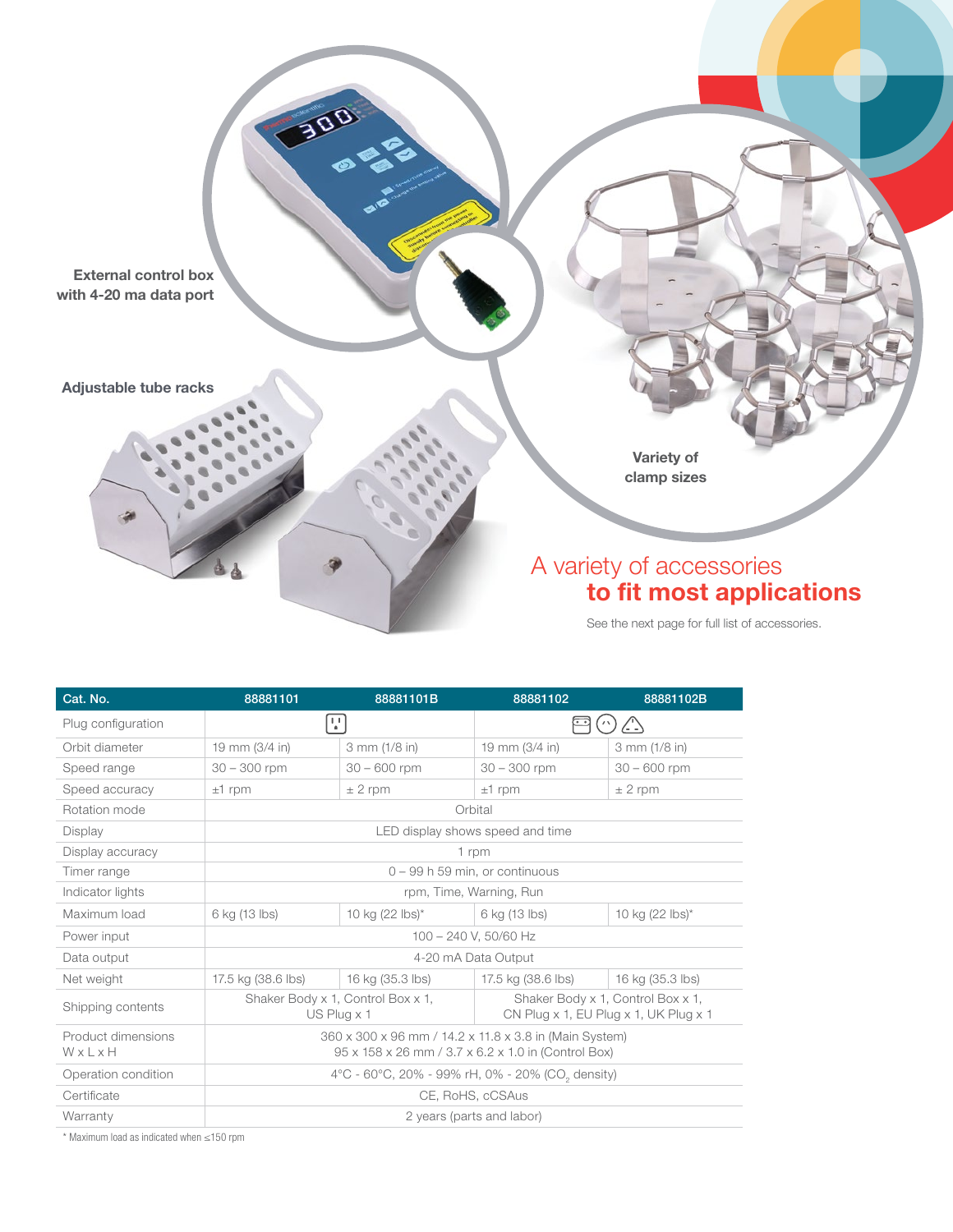#### Ordering information

| <b>Description</b>                                                                  | Cat. No.  |
|-------------------------------------------------------------------------------------|-----------|
| <b>Instruments</b>                                                                  |           |
| CO <sub>2</sub> resistant shaker with 19 mm orbit, US style plug, 100-120 V         | 88881101  |
| CO <sub>2</sub> resistant shaker with 3 mm orbit, US style plug, 100-120 V          | 88881101B |
| CO <sub>2</sub> resistant shaker with 19 mm orbit, CN, UK, EU style plugs 220-240 V | 88881102  |
| CO <sub>2</sub> resistant shaker with 3 mm orbit, CN, UK, EU style plugs 220-240 V  | 88881102B |

## Ordering information













96-Well microplate holder





| <b>Description</b>                                                                                                                                           | <b>Maximum quantity</b><br>on 14.1 x 11.8 in.<br>universal platform | <b>Maximum quantity</b><br>on 18 x 18 in.<br>universal platform | Cat. No.  |
|--------------------------------------------------------------------------------------------------------------------------------------------------------------|---------------------------------------------------------------------|-----------------------------------------------------------------|-----------|
| <b>Accessories</b>                                                                                                                                           |                                                                     |                                                                 |           |
| 50 mL clamp                                                                                                                                                  | 30                                                                  | 49                                                              | 88881105  |
| 100 mL clamp                                                                                                                                                 | 15                                                                  | 25                                                              | 88881106  |
| 150 mL clamp                                                                                                                                                 | 15                                                                  | 25                                                              | 88881107  |
| 200 mL clamp                                                                                                                                                 | 15                                                                  | 18                                                              | 88881108  |
| 250 mL clamp                                                                                                                                                 | 15                                                                  | 18                                                              | 88881109  |
| 500 mL clamp                                                                                                                                                 | 9                                                                   | 10                                                              | 88881110  |
| 1000 mL clamp                                                                                                                                                | 6                                                                   | $\overline{7}$                                                  | 88881111  |
| 2000 mL clamp                                                                                                                                                | 4                                                                   | 4                                                               | 88881112  |
| 3000 mL clamp                                                                                                                                                | $\overline{2}$                                                      | 4                                                               | 88881113  |
| 5000 mL clamp                                                                                                                                                | 1                                                                   | $\overline{2}$                                                  | 88881114  |
| 500 mL infusion bottle clamp                                                                                                                                 | 6                                                                   | 12                                                              | 88881115  |
| 1000 mL infusion bottle clamp                                                                                                                                | 6                                                                   | 9                                                               | 88881116  |
| Funnel clamp                                                                                                                                                 | $\overline{2}$                                                      | 6                                                               | 88881117  |
| Fixed tube rack $40 \times 14$ mm dia                                                                                                                        | $\overline{2}$                                                      | 4                                                               | 88881118  |
| Fixed tube rack 40 x16 mm dia                                                                                                                                | $\overline{2}$                                                      | $\overline{4}$                                                  | 88881119  |
| Adjustable tube rack $40 \times 14$ mm dia                                                                                                                   | $\overline{2}$                                                      | 4                                                               | 88881120  |
| Adjustable tube rack $40 \times 16$ mm dia                                                                                                                   | $\overline{2}$                                                      | $\overline{4}$                                                  | 88881121  |
| 14.1 x 11.8 in. Universal platform,                                                                                                                          |                                                                     |                                                                 | 88881122  |
| $360 \times 300$ mm<br>18 x 18 in. Universal platform,                                                                                                       |                                                                     |                                                                 |           |
| $457 \times 457$ mm                                                                                                                                          |                                                                     |                                                                 | 88881122B |
| Rubber mat platform                                                                                                                                          |                                                                     |                                                                 | 88881123  |
| 96-Well microplate holder                                                                                                                                    | 6                                                                   | 10                                                              | 88881124  |
| Spring wire rack 240 x 350 x 80 mm                                                                                                                           | 1                                                                   | 1                                                               | 88881125  |
| Sticky mat 140 x 140 mm                                                                                                                                      | $\overline{4}$                                                      | 9                                                               | 88881126  |
| Control box with 4-20 mA data output port for 19 mm orbit                                                                                                    |                                                                     |                                                                 | 88881127B |
| Control box with 4-20 mA data output port for 3 mm orbit                                                                                                     |                                                                     |                                                                 | 88883101  |
| General power adaptor                                                                                                                                        |                                                                     |                                                                 | 88881128  |
| US plug                                                                                                                                                      |                                                                     |                                                                 | 88881129  |
| CN plug                                                                                                                                                      |                                                                     |                                                                 | 88881130  |
| EU plug                                                                                                                                                      |                                                                     |                                                                 | 88881131  |
| UK plug                                                                                                                                                      |                                                                     |                                                                 | 88881132  |
| Flask clamp starter kit - includes: (2) 100 mL flask clamps, (4) 250 mL flask clamps, (4) 500 mL<br>flask clamps, (2) 1 L flask clamps, (2) 2 L flask clamps |                                                                     |                                                                 | 88881133  |